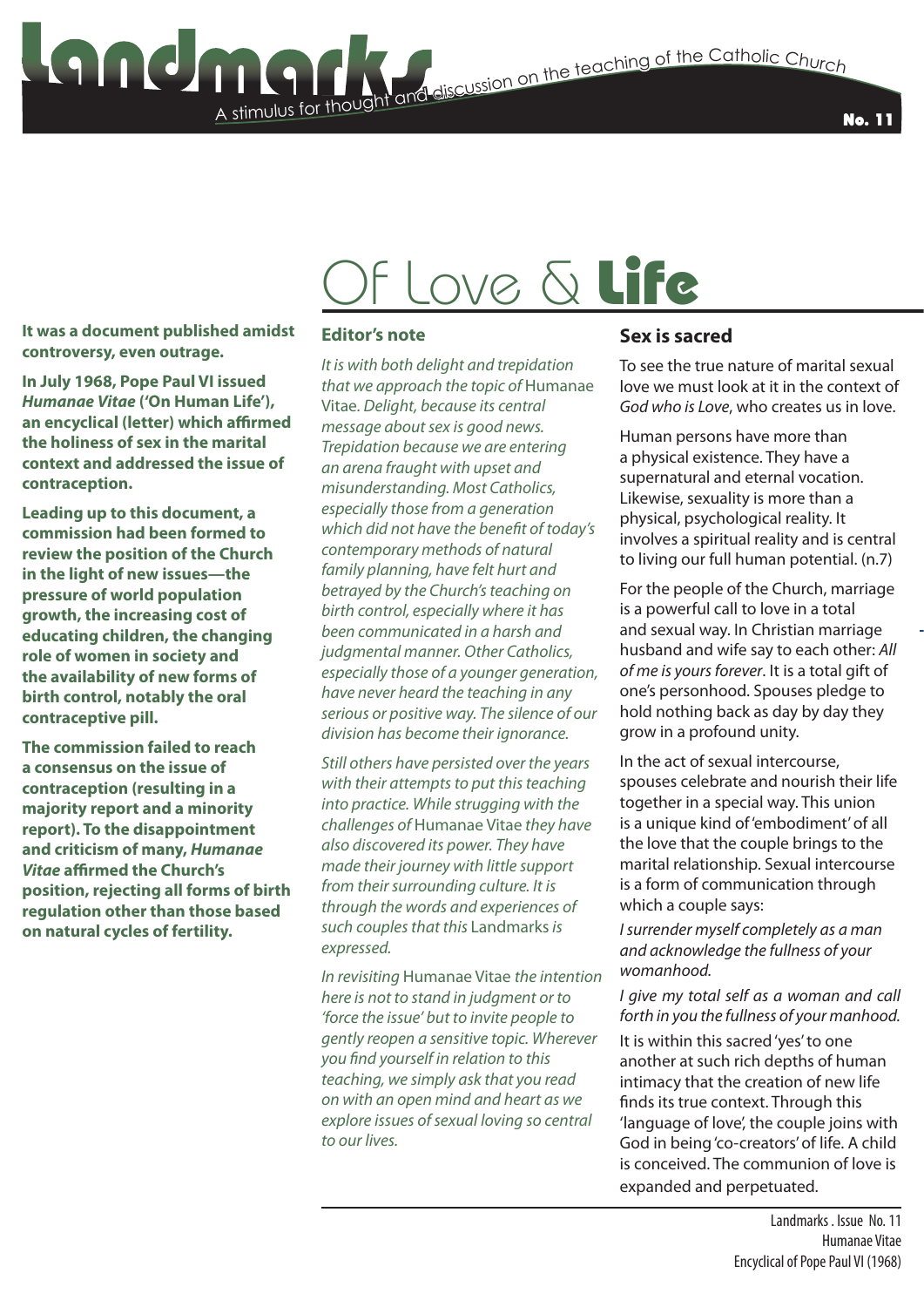# Unifying

*"When my husband comes to me in our love-making, I am conscious of something sacred happening. It is as if he is saying to me: Take, this is my body, given for you. For us, sexual intercourse is the sacred 'rite' through which we renew and regenerate the love bond between us. This love is a delicate balance between the nourishment we give each other through our intimacy and the nourishment we give to others, not least our children." (Sue)* 

#### **Sexual love: unifying and lifegiving**

*Humanae Vitae* (n.12) describes the sexual love between husband and wife as both:

- **• Unitive**. It strengthens and celebrates the love and fidelity between spouses;
- **• Procreative**. It enables them to share their love through the conception of a child.

Put another way in the words of a married couple, this teaching says: *"Through loving each other we give life. In giving life we deepen our love."*

It is within the context of this loving and lifegiving communion that the Church affirms the inseparable

connection between the two meanings of sexual intercourse in marriage. These two aspects, the unitive and the procreative, are in dynamic and inseparable harmony. True love, while seeking deeper intimacy *within* the relationship, will also seek to expand and give life *beyond* the relationship. When one aspect or meaning is undermined, the capacity of the couple to experience the fullness of the other aspect is also eroded.

#### *Humanae Vitae* **revisited**

Married couples have a mission to communicate their experience to others. (n.26) In revisiting *Humanae Vitae*, this edition of *Landmarks* draws on the insights of married couples and natural family planning methodology developed by health professionals over the last thirty years.

Also influencing this edition are Pope John Paul II's reflections on the nuptial meaning of the body as well as the 1995 pastoral letter on family planning by the Australian Catholic Bishops' Committee for the Family and for Life: "God's Gift of Life and Love."

#### **Responsible parenthood**

*Humanae Vitae* **affirms responsible parenthood and calls on couples to plan their families with careful consideration of their commitment to God, to each other, to their family and to society. (n.10)**

**The Church does not dictate how many or how few children a couple should have. It calls couples to make their own decision regarding the number and spacing of their children. Such decisions should be made with prayerful and careful consideration of our God-given capacity to bring life and love into the world.**

#### **Faith & Life**

*"One of the most memorable, most intimate times I shared with Sam, was when we were trying to conceive our third child. We were at home, in the same bed where we'd often made love, but this time it was different. Just knowing that this act of intercourse would probably result in a baby gave us a tremendous, overwhelming sense of the mystery of life and love. I could feel God's blessing as we gave ourselves over to each other in the most total way we know how." (Ann)* 

#### **Characteristics of sexual love**

*Humanae Vitae* **(n.9) identifies some characteristics of marital sexual love. This love is:**

**Fully human. Marital sexual love is both a physical activity and a spiritual practice. It is not simply about instinct or feelings of desire. It also, and principally, is an act of free will. Through their sexual love, husband and wife grow together amidst the joys and sorrows of daily life to become one in heart and soul.**

**Total. This sexual love between husband and wife is a special form of personal friendship in which they generously share everything.**

**Faithful. The sexual love of husband and wife is faithful and exclusive unto death.**

**Fertile. The sexual love of husband and wife is not exhausted by the union between them, but it has a destiny beyond them in the form of children.**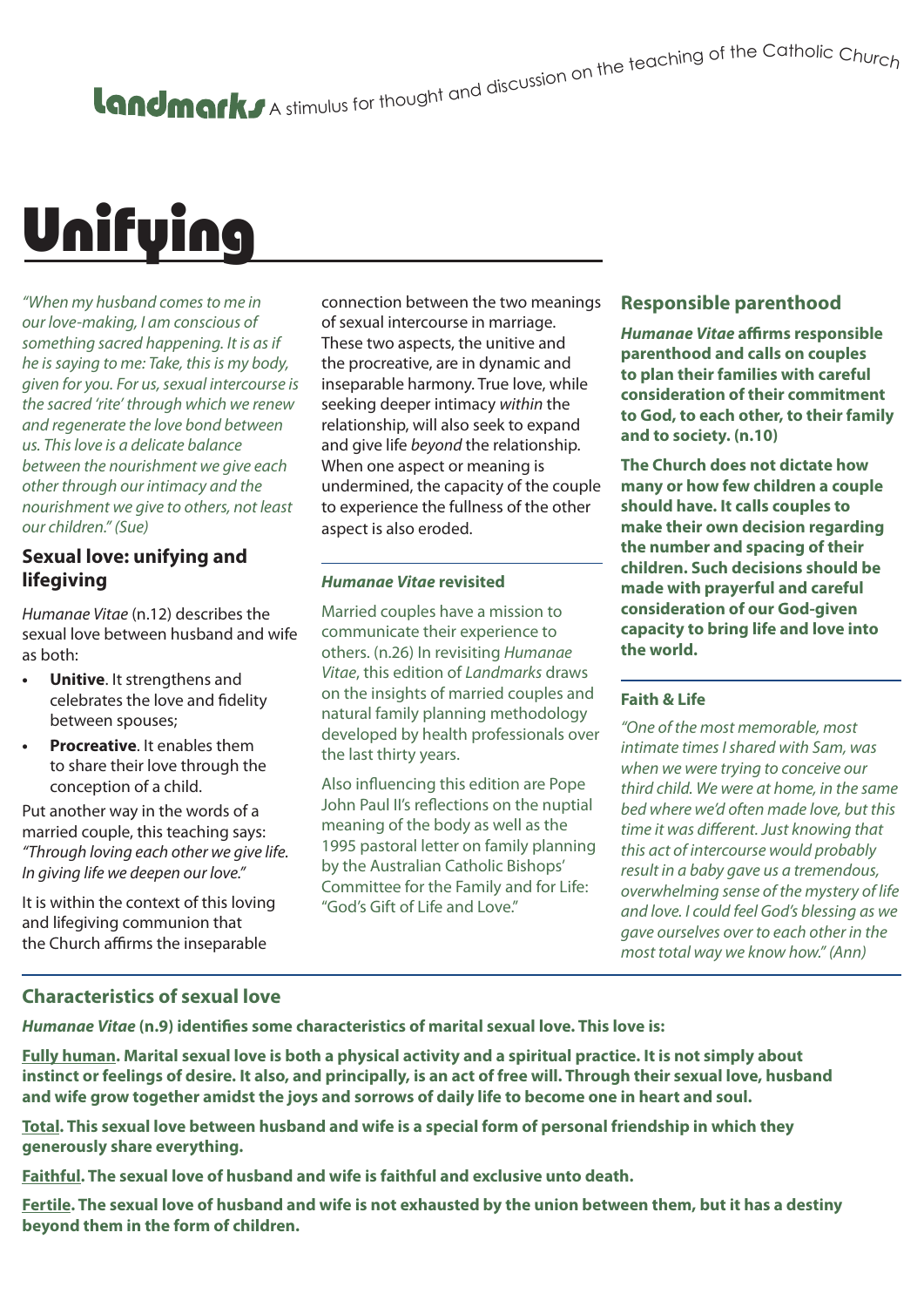## A stimulus for thought and discussion on the teaching of the Catholic Churc<sub>h</sub>

#### **Contraception**

The Church does not object to contraception because it is artifical, but because it compromises the true meaning of intercourse.\*

To engage in sexual intercourse while deliberately and wilfully supressing one's fertility creates an intrinsic contradiction. In the very act of selfsurrender where spouses offer their deepest 'yes,' there is also a 'no.' No, I will not offer you all of me. No, I will not accept all of you. No longer can the language of intercourse truthfully say: *I give you myself completely—my manhood/womanhood, my capacity to bring forth life, my deepest self—and I want to receive and accept all of you*.

Thus a note of hypocrisy becomes embedded in the sexual act which opposes its intrinsic value as a source and expression of love. The expression of intimacy which is meant to testify to the completeness of the couple's selfsurrender instead becomes a 'holding back' of one's self. It is out of respect for this sacred communication that exists between a man and a woman in marriage that the Church cannot condone contraception. By its stance the Church is protecting the precious meaning of this marital language and its lifegiving impact on the world.

\* Some contraceptives faces the added objection that, because they do not always prevent ovulation and conception they are also designed to prevent the implantation of a fertilized egg, a human life. The Church does not, of course, object to medical treatments which have a contraceptive side-effect; e.g., hysterectomy to treat a gynaecological disorder.

#### **The infertile couple**

It is true that in the case of natural infertility the procreative possibility is already limited and this is a cause of great sadness for many couples. Even so, the integrity of the language of intercourse is intact because the couple can still truthfully 'say' in a physical way: *'I give you all of me and I accept all of you.'* Wilfully, they hold nothing back from each other. (n.11)

#### **Natural family planning**

Natural methods of family planning differ from contraceptive methods in that they do not undermine the language of intercourse as an act of total selfgiving. These methods rely on the accurate identification of the woman's natural cycles of fertility and infertility. Once a couple learns how to recognize the symptoms of the woman's fertile phase, they can use the information to achieve or avoid a pregnancy as they desire. They do the latter by abstaining from intercourse during the fertile phase, without the use of invasive chemicals or devices. At a deeper level, they are reserving the use of the sacred langauge of intercourse for those occasions when they can offer their whole selves without reserve.

**Couples wishing to use Natural Family Planning should seek instruction from an acccredited teacher. Your local Catholic parish or diocesan office will have contact.**

## **Lifegiving**

*Humanae Vitae* **is not against birth regulation in principle. In fact, its teaching on responsible parenthood obliges many couples to adopt a method of managing their fertility. (n.10)**

**The teaching, however, does not accept that all methods of birth regulation are legitimate. Methods that contradict the sacred meaning of sexual intercourse, and attitudes which seek ultimate control over one's fertility without reference to the Creator of all life, are seen to undermine God's design for humanity. Abortifacient methods are unacceptable because they destroy human life once conceived. (n.14)**

#### **Faith & Life**

*"When we learnt how to recognize our fertility it was like switching on the light - the magnificent workings of our bodies revealed!" (Marie)* 

*"When we suggested to our friends that they try NFP, one of them said she didn't like the idea that a wife would have to be saying 'No' to her husband all the time. For us it's not like that at all. Jerry is involved, participating in every aspect of our family planning, sharing in the decision-making and the charting of any fertility signs. It's not a case of me saying 'No' but rather the two of us affirming our joint decision." (Diane)*

*"Abstinence is great! Seriously, you really know what it is to hunger for someone. You learn not to take each other for granted." (John)*